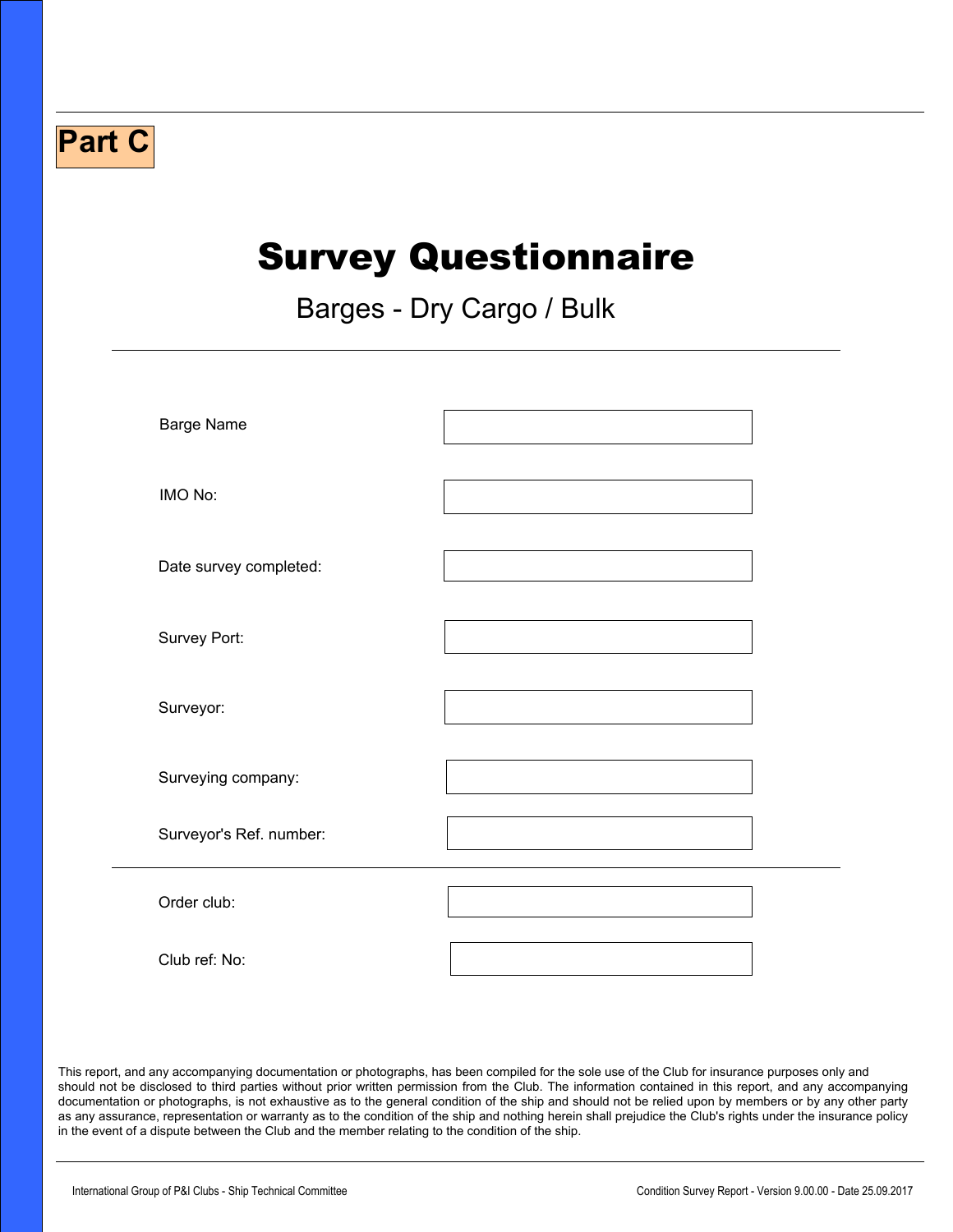## **5. Survey Questionnaire - Dry Cargo / Bulk Barges**

 $\blacktriangleright$ 

## **5.1 Cargo spaces**

|                        |                                                                                                                                                                              | Υ                               | N          | <b>NA</b>                                   | ΝI         | <b>Remarks</b> |
|------------------------|------------------------------------------------------------------------------------------------------------------------------------------------------------------------------|---------------------------------|------------|---------------------------------------------|------------|----------------|
| 5.1.1                  | Are cargo spaces suitable for the<br>carriage of the nominated cargo?                                                                                                        |                                 | $O$ $O$    |                                             | $\bigcirc$ |                |
| 5.1.2                  | Are bilges clean, non-return valves<br>working and bilge pumps in apparent<br>satisfactory condition?                                                                        | $\left(\begin{array}{c}\right)$ | $O$ $O$    |                                             | $\bigcirc$ |                |
| 5.1.3                  | Are the bilge sounding arrangements<br>satisfactory?                                                                                                                         |                                 | $\bigcirc$ | $\bigcirc$                                  | $\bigcirc$ |                |
| 5.1.4                  | Is the overall steel structure apparently<br>free from significant corrosion, pitting,<br>scaling, buckling, dents, fractures,<br>wastage, doublers or temporary<br>repairs? | ○                               | $\bigcirc$ | $\left(\right)$                             | ( )        |                |
| 5.1.5                  | Is the condition of pipework and<br>protection guards in cargo spaces in<br>apparent satisfactory condition?                                                                 |                                 |            | $O$ $O$ $O$                                 |            |                |
| 5.1.6                  | Is the condition of the coating in<br>apparent satisfactory condition?                                                                                                       |                                 | $\bigcirc$ | $\left(\begin{array}{c} \end{array}\right)$ | (          |                |
| 5.1.7                  | Is cargo space ventilation in apparent<br>satisfactory condition?                                                                                                            | $\bigcirc$                      | $\bigcirc$ | $\left(\right)$                             | $\bigcap$  |                |
| Additional information |                                                                                                                                                                              |                                 |            |                                             |            |                |
|                        |                                                                                                                                                                              |                                 |            |                                             |            |                |
|                        |                                                                                                                                                                              |                                 |            |                                             |            |                |
|                        |                                                                                                                                                                              |                                 |            |                                             |            |                |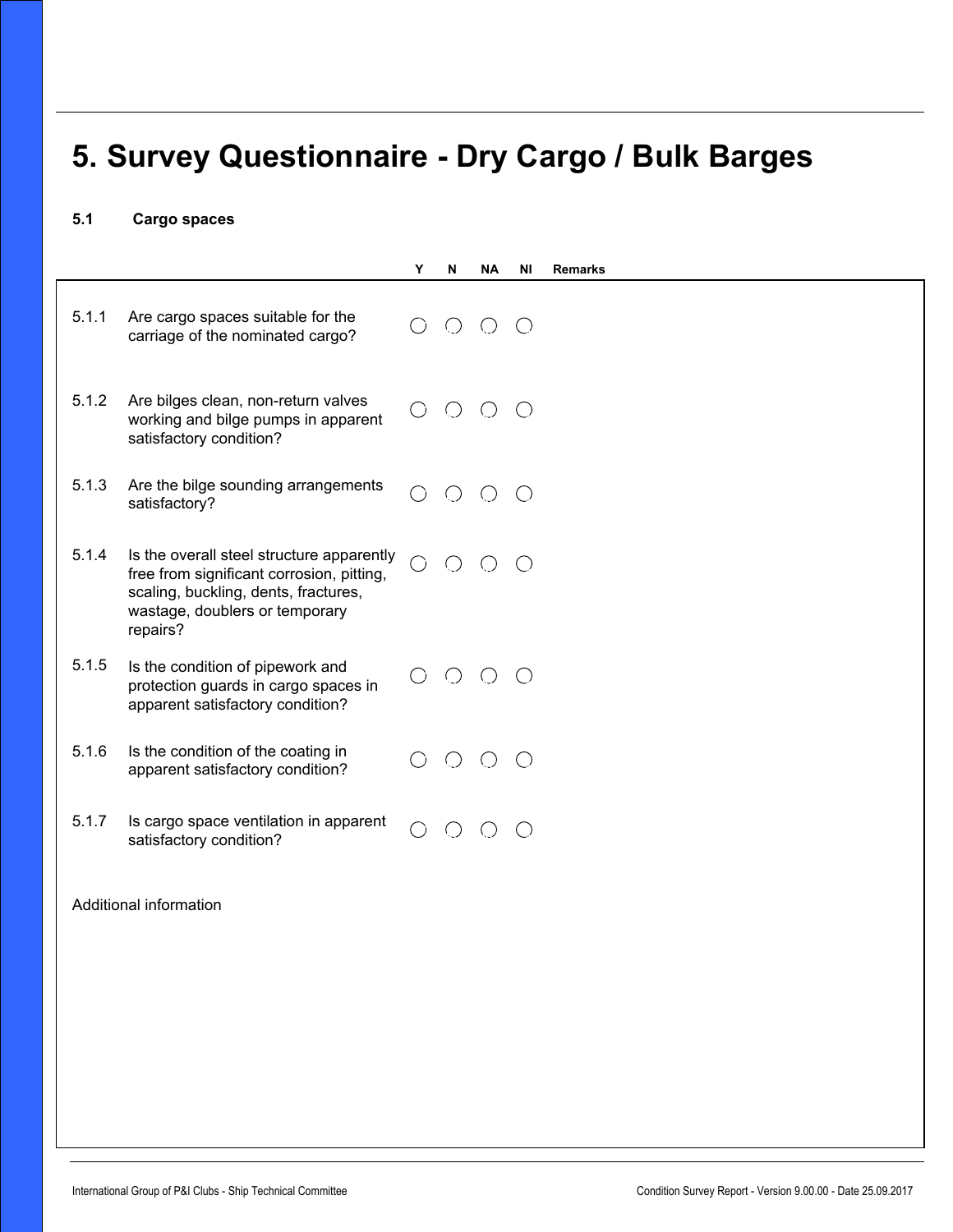| 5.2   | Hatch covers and other closing appliances                                                                                 |           |   |                                                                |    |                |
|-------|---------------------------------------------------------------------------------------------------------------------------|-----------|---|----------------------------------------------------------------|----|----------------|
|       |                                                                                                                           | Y         | N | ΝA                                                             | ΝI | <b>Remarks</b> |
| 5.2.1 | Are hull openings and their closing<br>appliances apparently structurally<br>sound and free of signs of water<br>leakage? |           |   | $O$ $O$ $O$                                                    |    |                |
| 5.2.2 | Are cover panels correctly aligned?                                                                                       |           |   | $O$ $O$ $O$                                                    |    |                |
| 5.2.3 | Are compression bars, landing pads,<br>cleats and cross-joint wedges in<br>apparent satisfactory condition?               |           |   | $O$ $O$ $O$ $O$                                                |    |                |
| 5.2.4 | Are rubber gaskets in apparent<br>satisfactory condition?                                                                 |           |   | $O$ $O$ $O$                                                    |    |                |
| 5.2.5 | Are side and cross-joint drain channels<br>and non-return devices in apparent<br>satisfactory condition?                  |           |   | $O$ $O$ $O$                                                    |    |                |
| 5.2.6 | Are opening and closing arrangements<br>in good order so hatch covers can be<br>closed without undue delay?               | $\bigcap$ |   | $O$ $O$ $O$                                                    |    |                |
| 5.2.7 | Is the hydraulic system in apparent<br>satisfactory condition?                                                            |           |   |                                                                |    |                |
| 5.2.8 | Are hatch covers and other relevant<br>covers or door hinges in apparent<br>satisfactory condition?                       |           |   | $\begin{array}{ccc} \circ & \circ & \circ & \circ \end{array}$ |    |                |
| 5.2.9 | Are means to secure covers in open<br>position in apparent satisfactory<br>condition?                                     |           |   | $\begin{array}{ccc} \circ & \circ & \circ & \circ \end{array}$ |    |                |
|       | Additional information                                                                                                    |           |   |                                                                |    |                |
|       |                                                                                                                           |           |   |                                                                |    |                |
|       |                                                                                                                           |           |   |                                                                |    |                |
|       |                                                                                                                           |           |   |                                                                |    |                |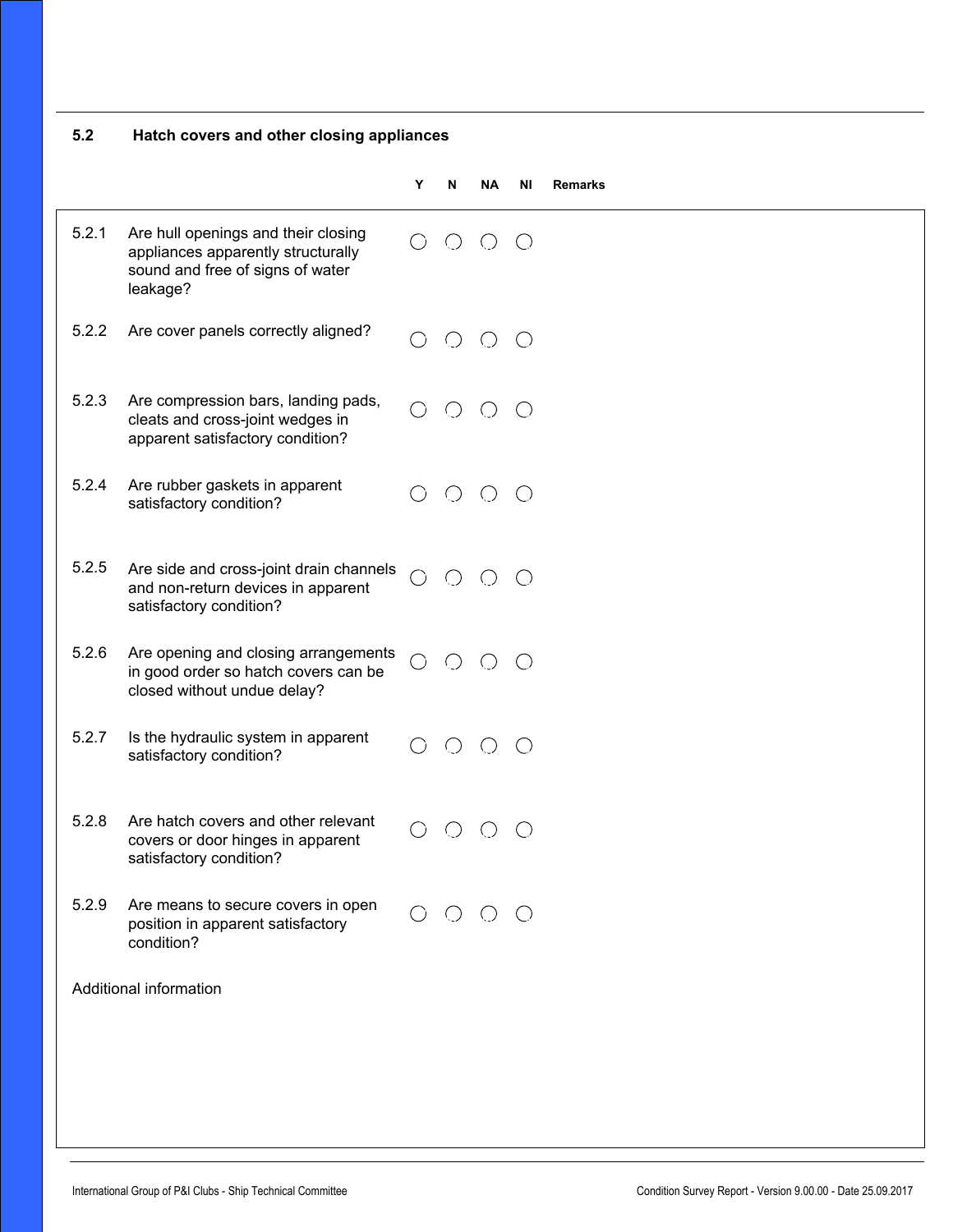**5.3 Cargo securing**

|       |                                                                                                                                                              | Υ | N                                           | <b>NA</b>  | ΝI                                                | <b>Remarks</b> |
|-------|--------------------------------------------------------------------------------------------------------------------------------------------------------------|---|---------------------------------------------|------------|---------------------------------------------------|----------------|
| 5.3.1 | Are cell guides, if fitted, in apparent<br>satisfactory condition?                                                                                           |   | ( )                                         | $()$ $()$  |                                                   |                |
| 5.3.2 | Are deck stanchions and fixed lashing<br>points such as twist lock sockets,<br>elephant feet, U-frames, D-rings, etc. in<br>apparent satisfactory condition? |   | $\left(\begin{array}{c} \end{array}\right)$ | ( )        | $\left(\begin{array}{c} \end{array}\right)$       |                |
| 5.3.3 | Is lashing and securing equipment in<br>apparent satisfactory condition and are<br>sufficient numbers provided?                                              |   | $\bigcirc$                                  | $\bigcirc$ | $\left(\begin{array}{c} \f{c} \end{array}\right)$ |                |
| 5.3.4 | Are twist locks, if utilised, of the same<br>design?                                                                                                         |   | $\bigcap$                                   | $($ )      | $\bigcap$                                         |                |
| 5.3.5 | Are Lashing Maintenance Records<br>kept?                                                                                                                     |   |                                             |            |                                                   |                |

 $\blacktriangleright$ 

Additional information